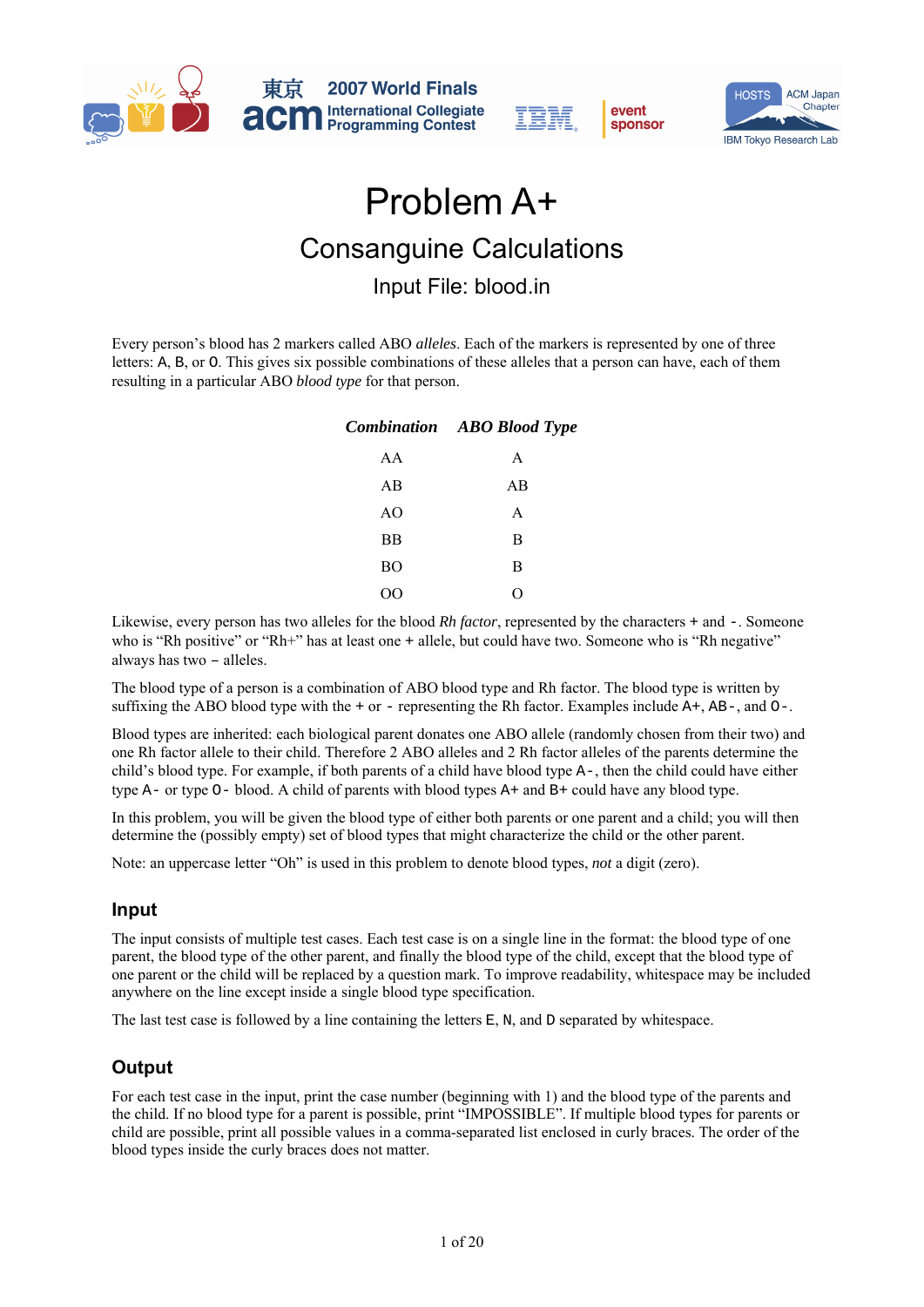The sample output illustrates multiple output formats. Your output format should be similar.

| <b>Sample Input</b> | <b>Output for the Sample Input</b>                 |
|---------------------|----------------------------------------------------|
| $O+$ $O-$ ?         | $\vert$ Case 1: 0+ 0- $\{0+, 0-\}$                 |
| $0+ ? 0-$           | $\vert$ Case 2: 0+ {A-, A+, B-, B+, O-, O+} O-     |
| $AB - AB + ?$       | $\vert$ Case 3: AB- AB+ {A+, A-, B+, B-, AB+, AB-} |
| AB+ ? O+            | Case 4: AB+ IMPOSSIBLE O+                          |
| EN D                |                                                    |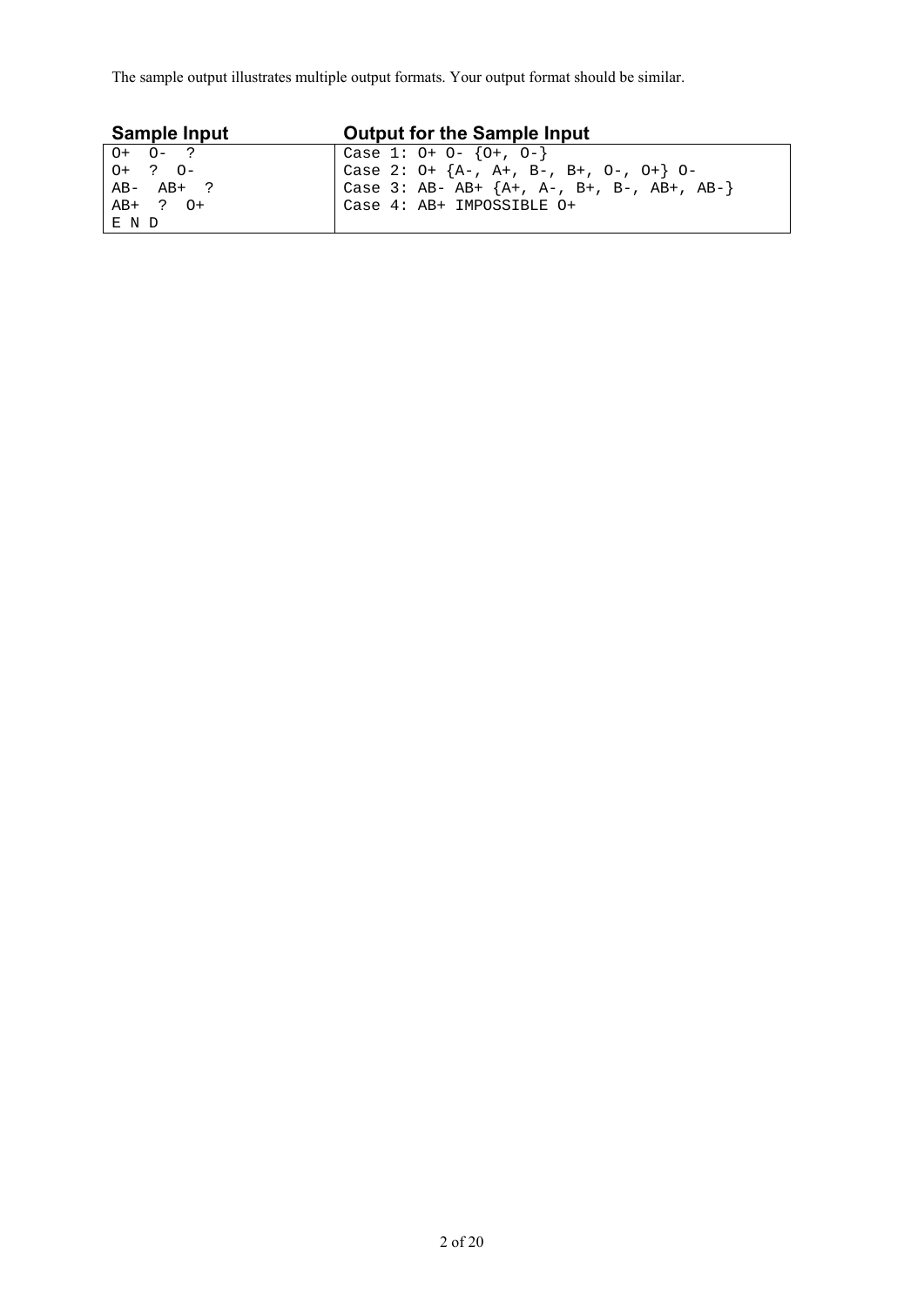





# Problem B

# **Containers**

Input File: containers.in

A seaport container terminal stores large containers that are eventually loaded on seagoing ships for transport abroad. Containers coming to the terminal by road and rail are stacked at the terminal as they arrive.

Seagoing ships carry large numbers of containers. The time to load a ship depends in part on the locations of its containers. The loading time increases when the containers are not on the top of the stacks, but can be fetched only after removing other containers that are on top of them.

The container terminal needs a plan for stacking containers in order to decrease loading time. The plan must allow each ship to be loaded by accessing only topmost containers on the stacks, and minimizing the total number of stacks needed.

For this problem, we know the order in which ships must be loaded and the order in which containers arrive. Each ship is represented by a capital letter between A and Z (inclusive), and the ships will be loaded in alphabetical order. Each container is labeled with a capital letter representing the ship onto which it needs to be loaded. There is no limit on the number of containers that can be placed in a single stack.

#### **Input**

The input file contains multiple test cases. Each test case consists of a single line containing from 1 to 1000 capital letters representing the order of arrival of a set of containers. For example, the line ABAC means consecutive containers arrive to be loaded onto ships A, B, A, and C, respectively. When all containers have arrived, the ships are loaded in strictly increasing order: first ship A, then ship B, and so on.

A line containing the word end follows the last test case.

# **Output**

For each input case, print the case number (beginning with 1) and the minimum number of stacks needed to store the containers before loading starts. Your output format should be similar to the one shown here.

| <b>Sample Input</b> | <b>Output for the Sample Input</b> |
|---------------------|------------------------------------|
| А                   | Case 1: 1                          |
| CBACBACBACBACBA     | Case $2:3$                         |
| CCCCBBBBAAAA        | Case $3:1$                         |
| ACMICPC             | Case $4:4$                         |
| end                 |                                    |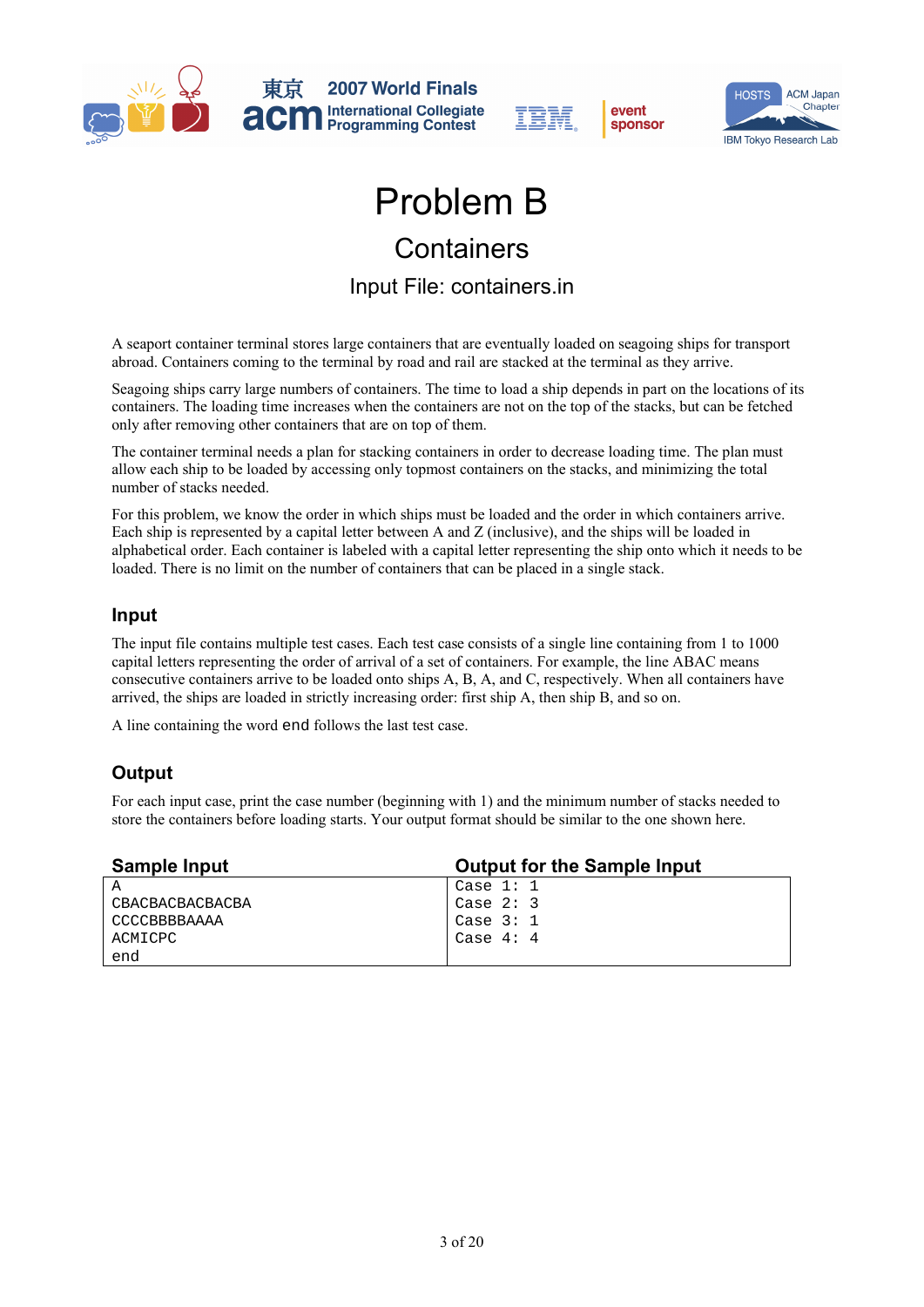**This page intentionally left blank.**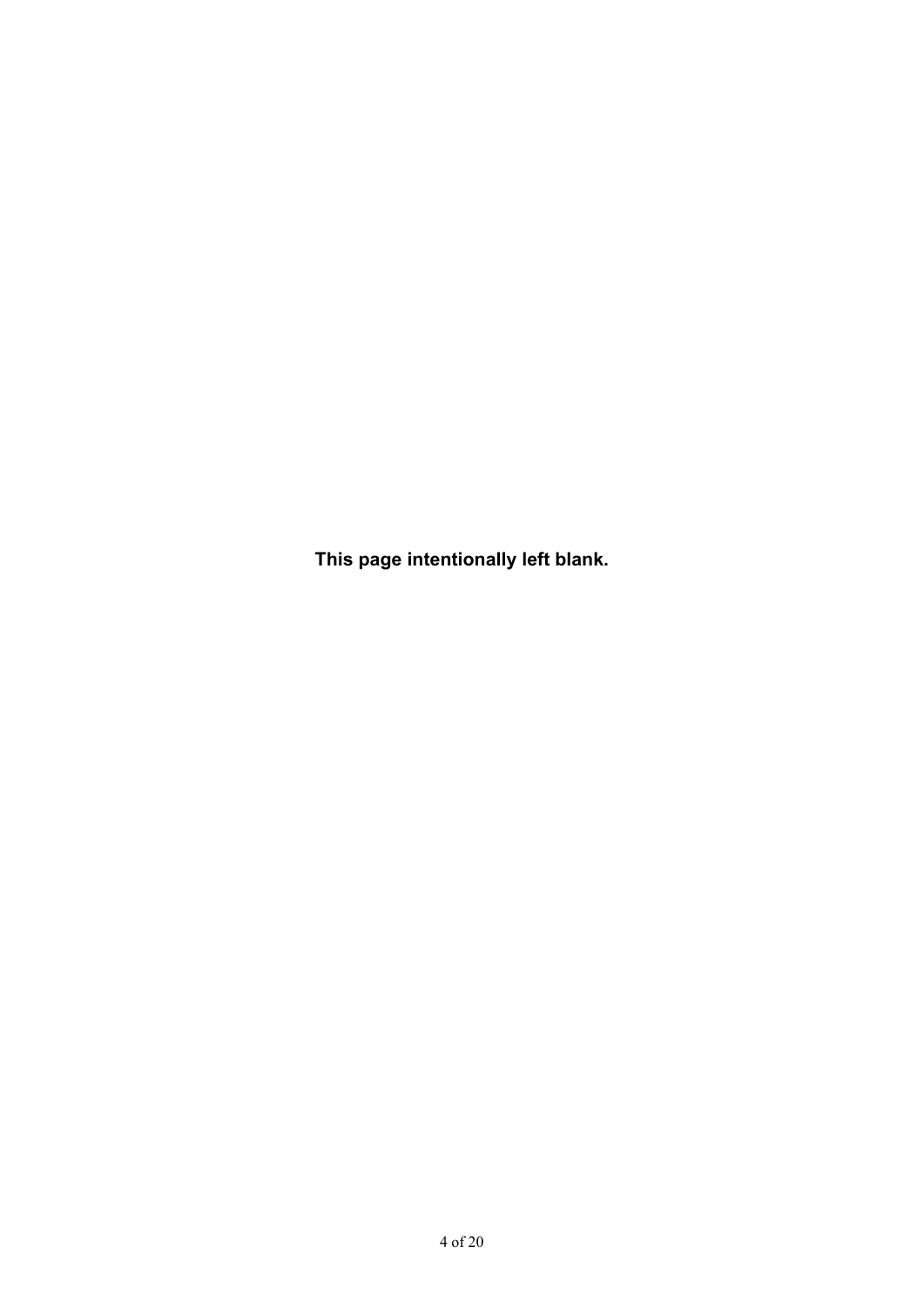





# Problem C Grand Prix Input File: gp.in

You are the chief designer of a road race that will be held in a hilly area. The racecourse consists of *N* connected straight line segments; that is, the end of the *k*th segment coincides with the beginning of the (*k*+1)st segment. During planning, these segments are laid out on a planar surface, so 2-dimensional Cartesian coordinates identify the endpoints. The first segment begins at the origin. Figure 1 shows the planar view of a racecourse with 6 segments.



#### **Figure 1**

This particular race is intended for novice drivers, so the racecourse must not include any segments that require downhill travel. That is, if the height of the endpoint of segment  $k$  is  $z_k$ <sup>'</sup>, then the height of the endpoint of each segment after segment *k* must not be less than  $z_k$ <sup>'</sup>. Formally we can write  $z_k' \leq z_m'$ , for  $m \geq k$ .

If a proposed racecourse includes downhill segments, it might be possible to transform it into a racecourse with no downhill segments by rotating the planar view of the entire course about the origin, without changing the angle between consecutive pairs of segments. However there may be proposed racecourses that cannot be made acceptable by such a rotation.

In this problem you must determine if a proposed racecourse is acceptable (that is, if it does not contain any downhill segments). If it is not acceptable, you must determine the minimum angle through which the racecourse must be rotated to make it acceptable, if that is possible.

The actual race is run on the side of a hill. For simplicity, assume the hill makes an angle  $\theta$  with the horizontal plane, as illustrated in Figure 2.

The plane of the hill and the horizontal plane intersect in the *y*-axis. Each 2-dimensional Cartesian coordinate  $(x_i, y_i)$  corresponds to a 3-dimensional form  $(x_i, y_i, z_i)$ , with *zi'* representing the height of the endpoint of the *i*th linear segment. The height of the origin is 0.



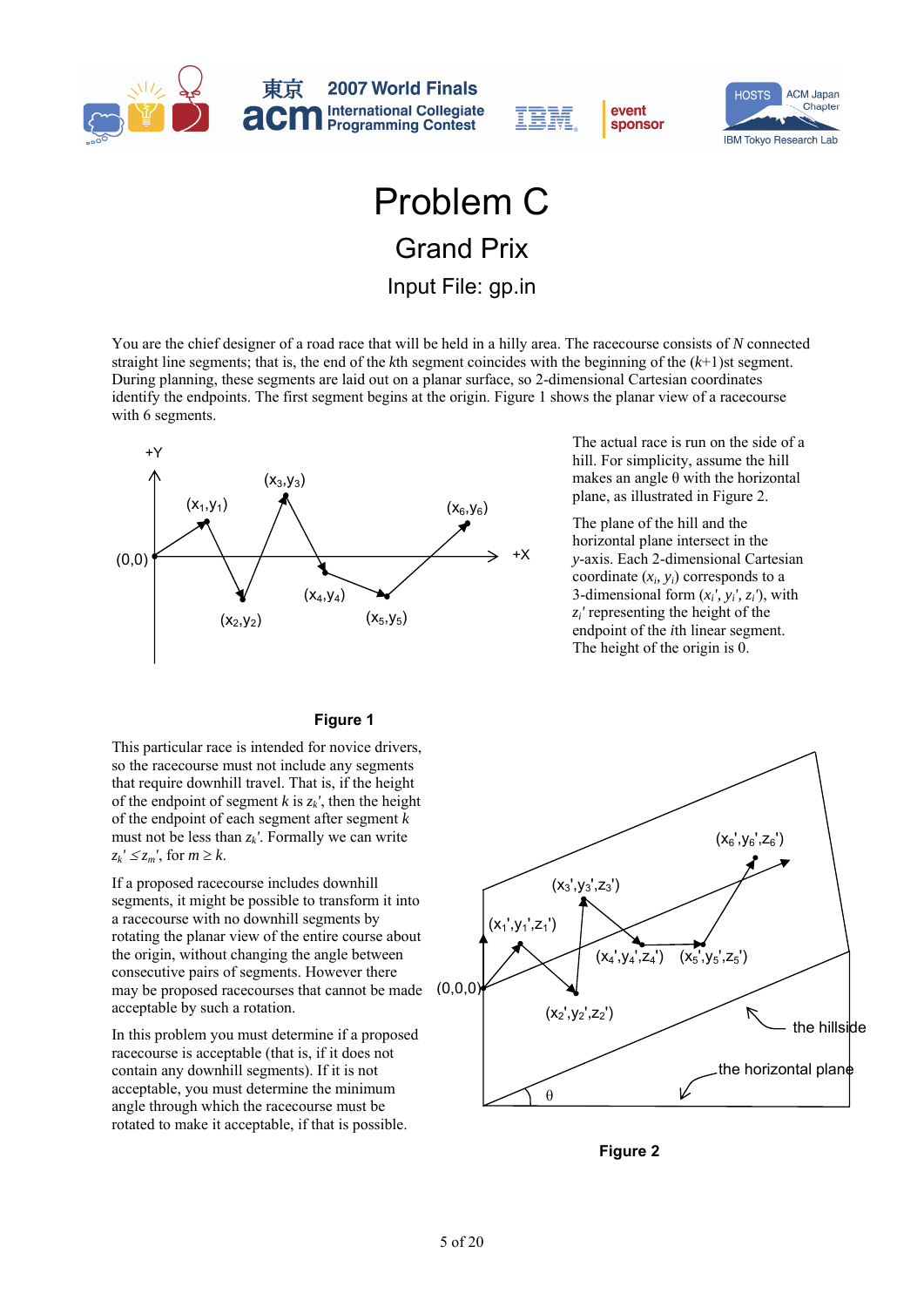The input consists of multiple test cases. Each test case is a description of a proposed racecourse and the slope of the hillside on which it will be run. The first line of each description contains two integers  $N(1 \le N \le 10000)$ and  $\theta$  (0<sup>o</sup>  $\leq \theta \leq 45$ <sup>o</sup>). *N* denotes the number of segments in the course and  $\theta$  denotes the angle (in degrees) that the hillside makes with the horizontal plane. Each of the next *N* lines contains a pair of integers  $(x_i, y_i)$ ,  $(1 \le i \le N)$ , which are the endpoints of the linear segments comprising the racecourse. The first segment begins at the origin, and segment *k+1* begins at the endpoint of segment *k*. No segment has zero length.

The last test case is followed by a line containing two zeroes.

### **Output**

For each test case, print a line containing the test case number (beginning with 1). If the proposed course is acceptable without rotation, print "Acceptable as proposed"*.* If the course is not acceptable as proposed, but can be made acceptable by rotating it about the origin, print "Acceptable after clockwise rotation of *X* degrees*"* or "Acceptable after counterclockwise rotation of *X* degrees". The value *X* should be an unsigned number. For our purposes, a clockwise rotation would rotate the positive *y*-axis toward the positive *x*-axis. If both a clockwise and a counterclockwise rotation can make the course acceptable, choose the one with the smaller angle. If both rotations have the same angle, then either a clockwise or counterclockwise rotation will be accepted. If the course cannot be made acceptable by any rotation, print "Unacceptable". Display the angles of rotation rounded to two fractional digits.

Print a blank line after the output for each test case. Use an output format similar to that shown in the sample output below.

| <b>Dallible lipput</b> | <b>U</b> utput for the Juliple input                          |
|------------------------|---------------------------------------------------------------|
| 2 45                   | Case 1: Acceptable after clockwise rotation of 131.99 degrees |
| 10 10                  |                                                               |
| 0 <sub>1</sub>         | Case 2: Acceptable as proposed                                |
| 2 0                    |                                                               |
| $1\quad1$              | Case 3: Unacceptable                                          |
| 2 0                    |                                                               |
| 3 45                   |                                                               |
| 10 10                  |                                                               |
| 1 10                   |                                                               |
| 5 6                    |                                                               |
| $0\quad 0$             |                                                               |
|                        |                                                               |

### **Sample Input Output for the Sample Input**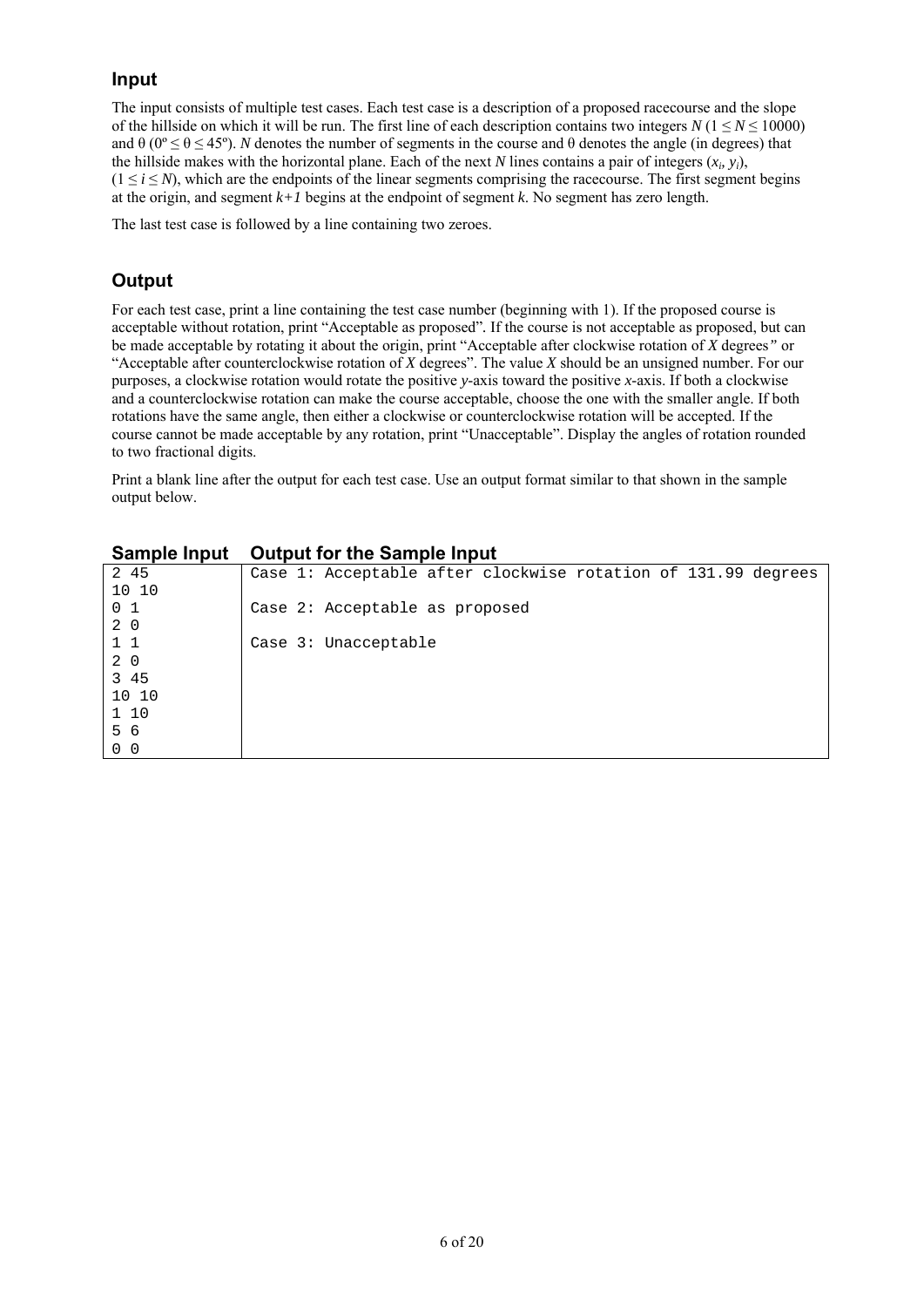

# Problem D Jacquard Circuits Input: jacquard.in

The eccentric sculptor Albrecht Caravaggio Mondrian has been inspired by the history of the computer to create works of art that he calls "Jacquard circuits." Each of his works of art consists of a series of polygonal circuit boards (defined below), all having the same shape but at different scales, joined together with wire or string into a three-dimensional tiered structure. Figure 1 below shows an example with two levels and a pentagonal shape.



A.C.M. (as he is known to his friends) bases his art upon the punched hole cards of the Jacquard loom (that were later adapted by Charles Babbage for his analytical engine) and upon the regular grid layout approach often used in circuit interfacing (for instance, Pin Grid Arrays).

The circuit boards used in the sculptures are in the shapes of lattice polygons. A lattice polygon is defined as any closed, non-self-intersecting cycle of straight line segments that join points with integer coordinates, with no two consecutive line segments parallel. For any given lattice polygon *P*, there is a smallest lattice polygon with the same shape and orientation as *P* – call this the *origin*. Smaller polygons of the same shape and orientation as *P* are called its predecessors and polygons larger than *P* are its successors. (See Figure 2 on the following page.)

To build one of his sculptures, A.C.M. begins by randomly selecting *N* lattice points and then drawing a pattern by connecting these points. (Note that not all of the *N* points are necessarily vertices of a lattice polygon. This may happen, for example, if three or more consecutive points are collinear.) Let *P* be the lattice polygon determined by the pattern. Then he determines the origin corresponding to *P,* selects the number of levels, *M*, he wishes to use, and constructs the first *M* polygonal circuit boards in the series (that is, the origin and its first *M*-1 successors). Each lattice point lying strictly within the boundary of any of these polygons is a hole where strings or wires meet.

The hard part of creating the sculpture is tying together all the strings or wires that meet at a given hole. Furthermore, some of A.C.M.'s famous miniaturized sculptures, built using nano-engineering techniques, involve hundreds of thousands of levels. Mondrian would like a way to determine, given a polygonal shape and the number of levels, how many holes there will be in the final sculpture. You must write a program to help him. (For example, the sculpture in Figure 1 above has 15 holes.) Assume holes have zero diameter.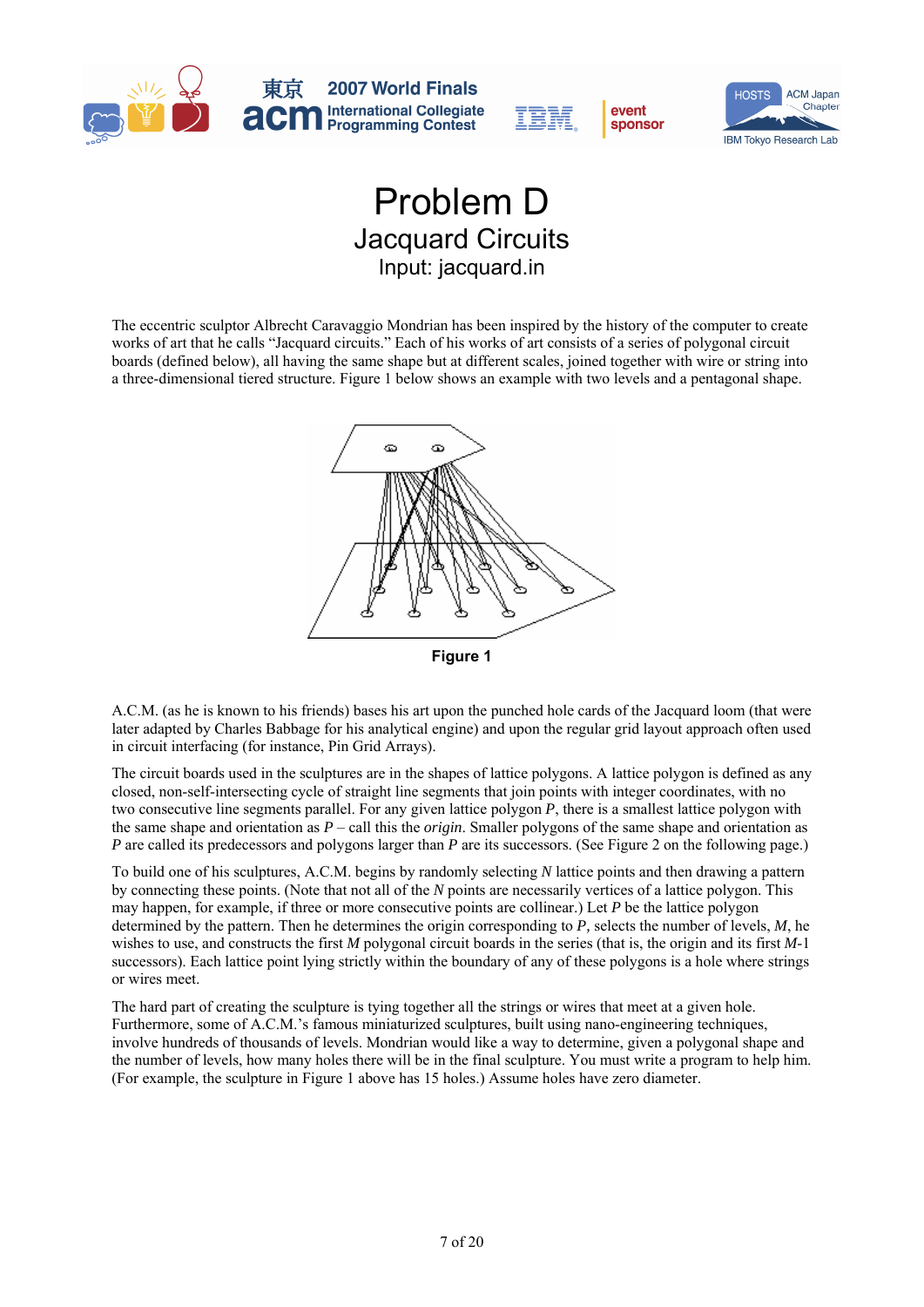

The input consists of one or more test cases. Each case begins with a line containing two positive integers  $N(3 \le N \le 1000)$  and  $M(1 \le M \le 1000000)$ . *N* is the number of lattice points Mondrian selected and *M* is the number of levels in the completed sculpture. Each of the next *N* lines contains two integers *x*, *y* (|*x*|, /*y*|  $\le$ 1000000) which denote the coordinates of one of Mondrian's points. Points are listed in either clockwise or counterclockwise order.

The last test case is followed by a line containing two zeroes.

# **Output**

For each test case, print a line containing the test case number (beginning with 1) followed by the number of holes in an *M*-level sculpture starting from the origin polygon of the given pattern. In no case will this value exceed the maximum possible value of a 64-bit signed integer.

| <b>Sample Input</b> | <b>Output for the Sample Input</b> |
|---------------------|------------------------------------|
| 5 <sub>2</sub>      | Case 1: 15                         |
| $0\quad 0$          | Case $2:2$                         |
| 8 0                 |                                    |
| 12 4                |                                    |
| 8 8                 |                                    |
| 0 <sub>8</sub>      |                                    |
| 3 <sub>2</sub>      |                                    |
| $-1 -1$             |                                    |
| 3 <sub>1</sub>      |                                    |
| $5 - 1$             |                                    |
| 0<br>- 0            |                                    |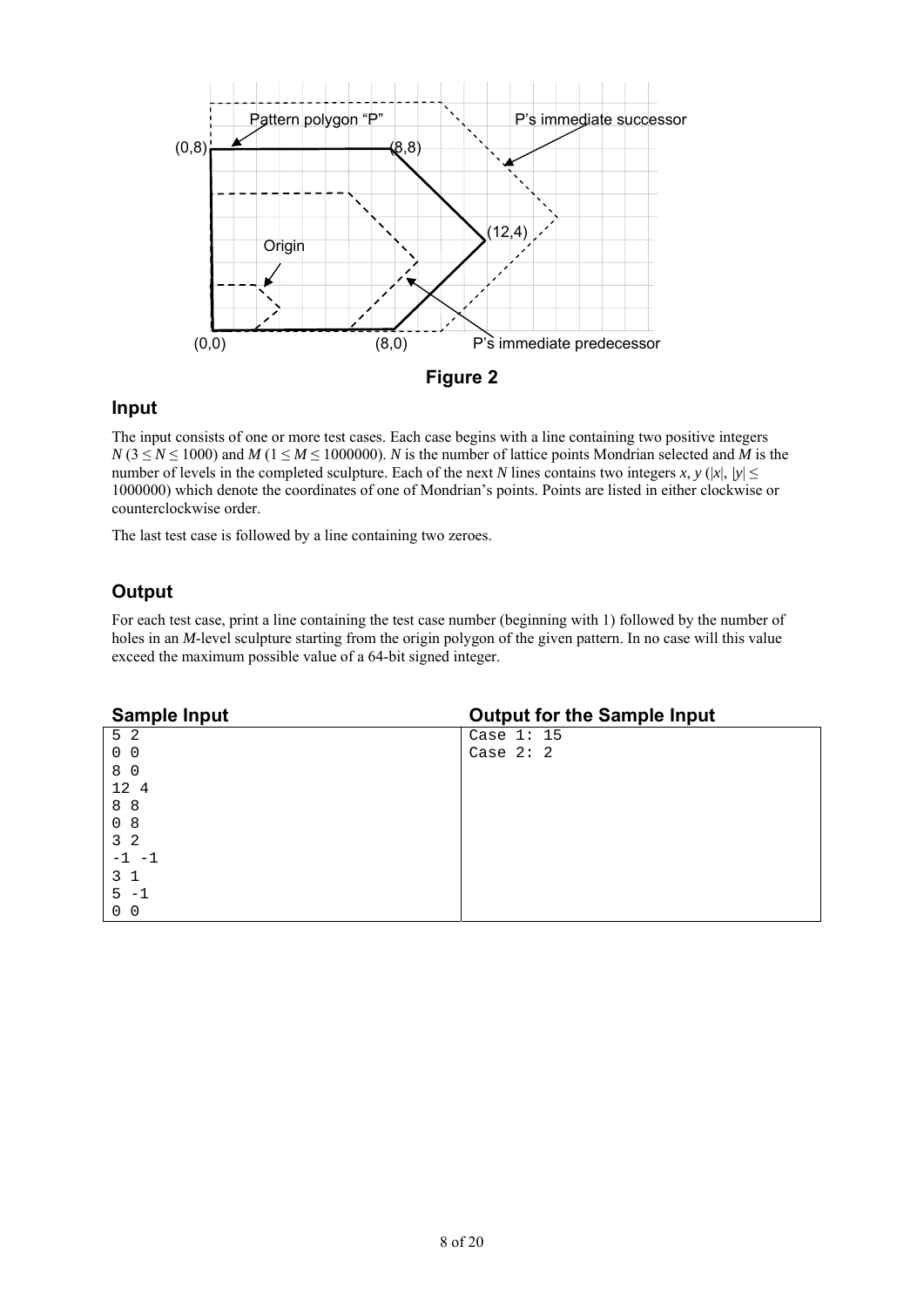





# Problem E Collecting Luggage Input: luggage.in

Collecting your luggage after a flight can be far from trivial. Suitcases and bags appear on a conveyor belt, and hundreds of passengers fight for a good vantage point from which to find and retrieve their belongings. Recently, the Narita Airport Authority has decided to make this process more efficient. Before redesigning their baggage claim areas, they need a simulation program to determine how average passengers behave when collecting their luggage. This simulation assumes that passengers will always take a path of straight line segments to reach their luggage in the least amount of time.

For this problem, a conveyor belt is modeled as a simple polygon. A luggage piece appears on some point of the conveyor belt, and then moves along the conveyor belt at a constant speed. A passenger is initially positioned at some point outside the conveyor belt polygon. As soon as the piece of luggage appears, the passenger moves at a constant speed (which is greater than the speed of the luggage piece) in order to pick up the luggage. The passenger's path, which may not cross over the conveyer belt but may touch it, puts the passenger in the same position as the moving piece of luggage in the least amount of time.

In the following figure, the conveyor belt is depicted as a polygon ABCDEF. The luggage starts at the top-left corner (Point A) and moves in counterclockwise direction around the polygon as shown with the small arrows. The passenger begins at point P and moves on the path that puts him and the luggage into the same place (point M in the figure) in the shortest amount of time. The passenger's path is shown by a red arrow. This figure corresponds to the first sample input.



### **Input**

The input consists of one or more test cases describing luggage pickup scenarios. A scenario description begins with a line containing a single integer  $N$  ( $3 \le N \le 100$ ), the number of vertices of the conveyor belt polygon. This is followed by *N* lines, each containing a pair of integers  $x_i$ ,  $y_i$  ( $|x_i|$ ,  $|y_i| \le 10000$ ) giving the coordinates of the vertices of the polygon in counterclockwise order. The polygon is simple, that is, it will not intersect itself and it will not touch itself. The polygon description is followed by a line containing two integers  $p_x$ ,  $p_y$  $(|p_x|, |p_y| \le 10000)$ , the coordinates of the starting position of the passenger. The last line of the description contains two positive integers  $V_L$  and  $V_P$  ( $0 \lt V_L \lt V_P \le 10000$ ), which are the speed of the luggage and the passenger respectively. All the coordinates are given in meters, and the speeds are given in meters per minute.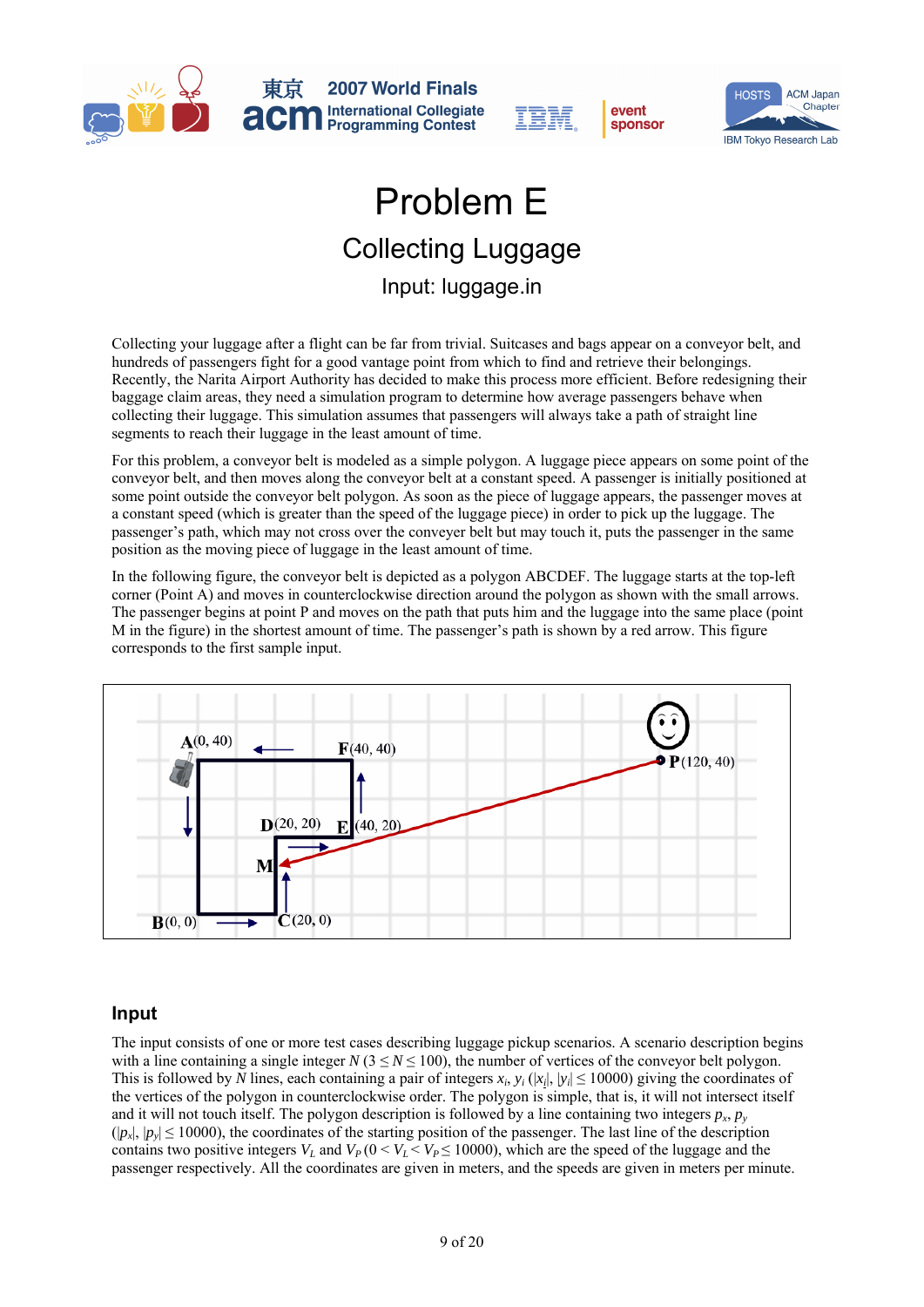You can assume that the passenger is positioned outside the conveyor belt polygon. The luggage will move in counterclockwise direction around the conveyor belt, starting at the first vertex of the polygon.

There is a blank line after each test case in the input file.

# **Output**

For each test case, print a line containing the test case number (beginning with 1) followed by the minimum time that it takes the passenger to reach the luggage. Use the formatting shown in the sample output (with minutes and seconds separated by a colon), rounded to the nearest second. The value for seconds should have two digits after the decimal point and be printed in a field width of two (padded with leading zeroes if required).

| <b>Sample Input</b>     | <b>Output for the Sample Input</b> |
|-------------------------|------------------------------------|
| 6                       | Case 1: Time = $1:02$              |
| 0<br>40                 | Case $2: Time = 12:36$             |
| $\mathbf 0$<br>$\Omega$ |                                    |
| 20 <sub>0</sub>         |                                    |
| 20 20                   |                                    |
| 40 20                   |                                    |
| 40 40                   |                                    |
| 120 40                  |                                    |
| 70 100                  |                                    |
| 4                       |                                    |
| $0\quad 0$              |                                    |
| 10 0                    |                                    |
| 10 10                   |                                    |
| 010                     |                                    |
| 100 100                 |                                    |
| 10 11                   |                                    |
| $\mathbf 0$             |                                    |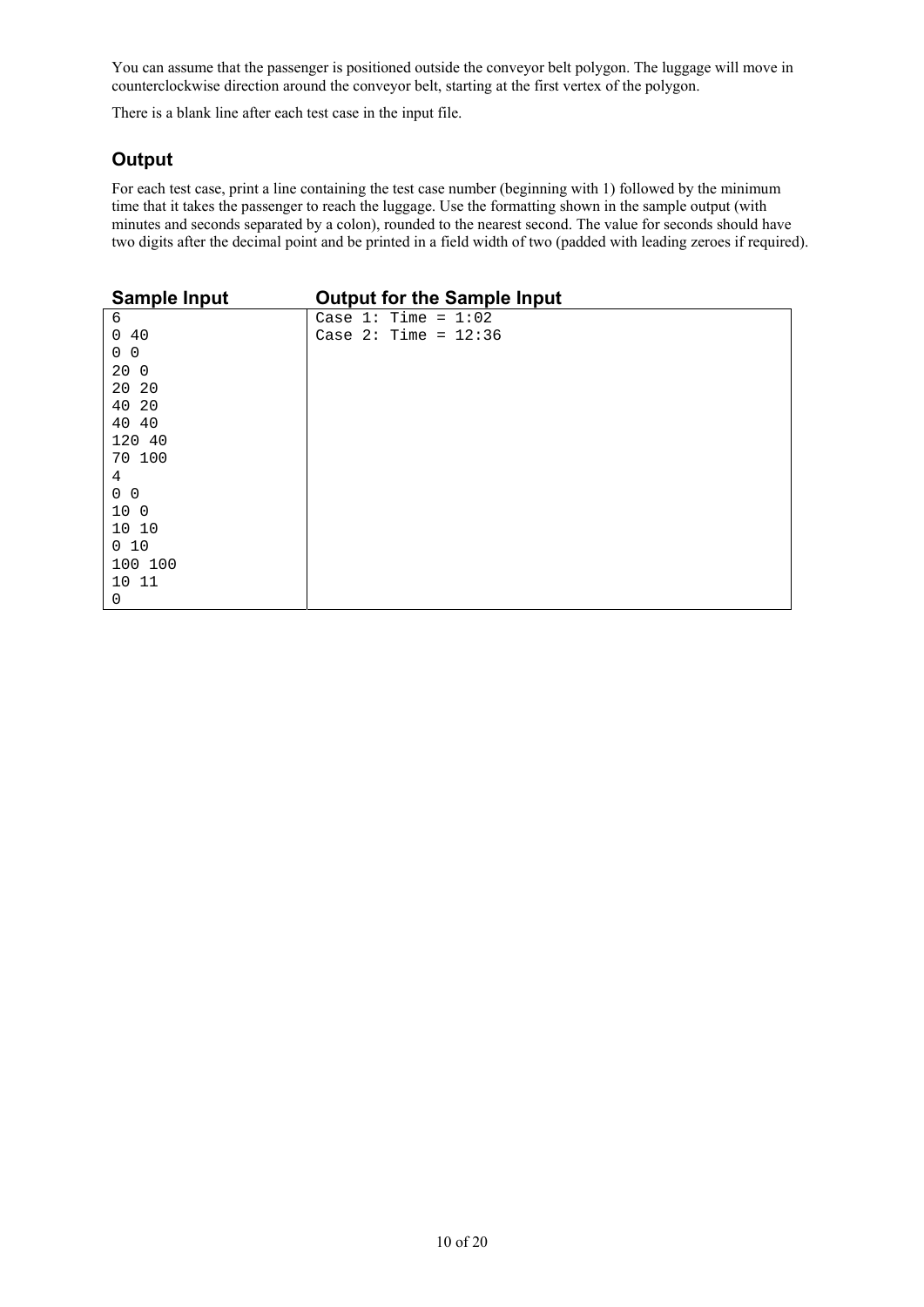





# Problem F Marble Game Input File: marble.in

A Marble Game is played with *M* marbles on a square board. The board is divided into *N*x*N* unit squares, and *M* of those unit squares contain holes. Marbles and holes are numbered from 1 to *M*. The goal of the Marble game is to roll each marble into the hole that has the same number.

A game board may contain walls. Each wall is one unit long and stands between two adjacent unit squares. Two squares are considered adjacent if and only if they share a side.

At the beginning of the game, all marbles are placed on the board, each in a different square. A "move" consists of slightly lifting a side of the game board. Then all marbles on the board roll downward toward the opposite side, each one rolling until it meets a wall or drops into an empty hole, or until the next square is already occupied by another marble. Marbles roll subject to the following restrictions:

- Marbles cannot jump over walls, other marbles, or empty holes.
- Marbles cannot leave the board. (The edge of the board is a wall.)
- A unit square can contain at most a single marble at any one time.
- When a marble moves into a square with a hole, the marble drops into that hole. The hole is then filled, and other marbles can subsequently roll over the hole. A marble in a hole can never leave that hole.

The game is over when each marble has dropped into a hole with the corresponding number.

The figure below illustrates a solution for a game played on a 4x4 board with three blue marbles, three holes and a wall. The solution has five moves: lift the east side, lift the north side, lift the south side, lift the west side, lift the north side.

Your program should determine the fewest number of moves to drop all the marbles into the correct holes – if such a move sequence is possible.

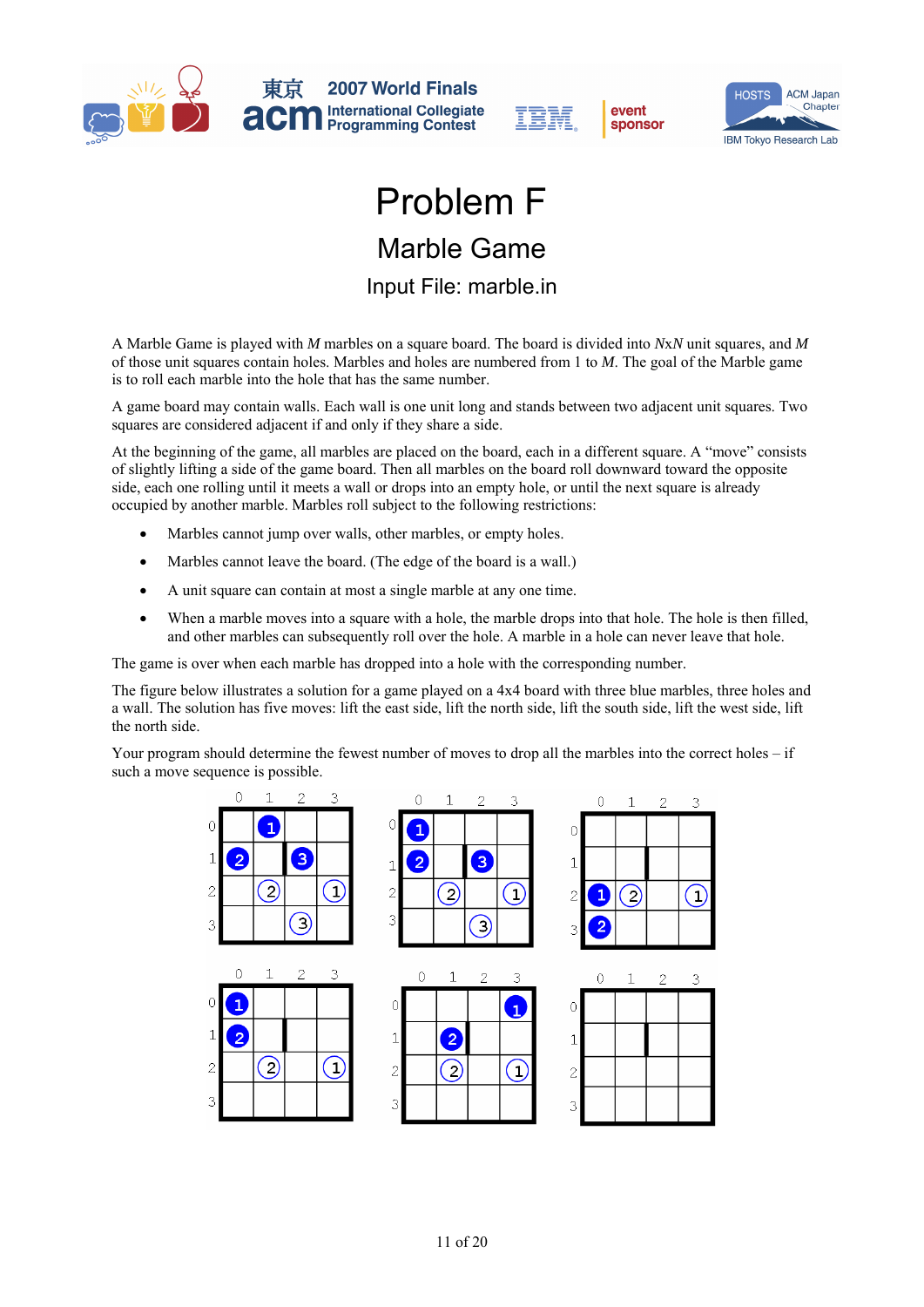The input file contains several test cases. The first line of each test case contains three numbers: the size *N*  $(2 \le N \le 4)$  of the board, the number *M* (*M* > 0) of marbles, and the number *W* of walls. Each of the following 2*M* lines contains two integers. The first integer is a row location and the second is a column location. The first *M* of those lines represent the locations of the marbles, where marble#1 is on the first line, marble#2 on the second, and so on. The last  $M$  of those lines represent the locations of the holes, with the location of hole#1 coming first, hole#2 coming second, and so on. Finally, the next *W* lines represent the wall locations. Each of those lines contains four integers: the first pair are the row and column of the square on one side of the wall and the second pair are the row and column of the square on the other side of the wall. Rows and columns are numbered 0..*N*-1.

The input file ends with a line containing three zeroes.

#### **Output**

For each test case, print the case number (beginning with 1) and the minimal number of moves to win the game. If the game cannot be won, print the word "impossible". Put a blank line after each test case. Use the format of the sample output below.

| <b>Sample Input</b>                | <b>Output for the Sample Input</b> |
|------------------------------------|------------------------------------|
| 3 <sub>1</sub><br>4                | Case 1: 5 moves                    |
| $\mathbf{1}$<br>0                  |                                    |
| 1<br>$\Omega$                      | Case 2: impossible                 |
| 1<br>$\overline{2}$                |                                    |
| 3<br>2                             |                                    |
| 2<br>1                             |                                    |
| $\overline{2}$<br>3                |                                    |
| $1\quad2$                          |                                    |
| 2 2<br>3                           |                                    |
| $\Omega$<br>0                      |                                    |
| $\mathbf{1}$<br>0                  |                                    |
| 2<br>$\mathbf 0$                   |                                    |
| 2<br>$\overline{0}$                |                                    |
| 2<br>$\mathbf{1}$<br>0<br>$\Omega$ |                                    |
| 2 <sub>1</sub><br>2<br>$\Omega$    |                                    |
| 0<br>0<br>0                        |                                    |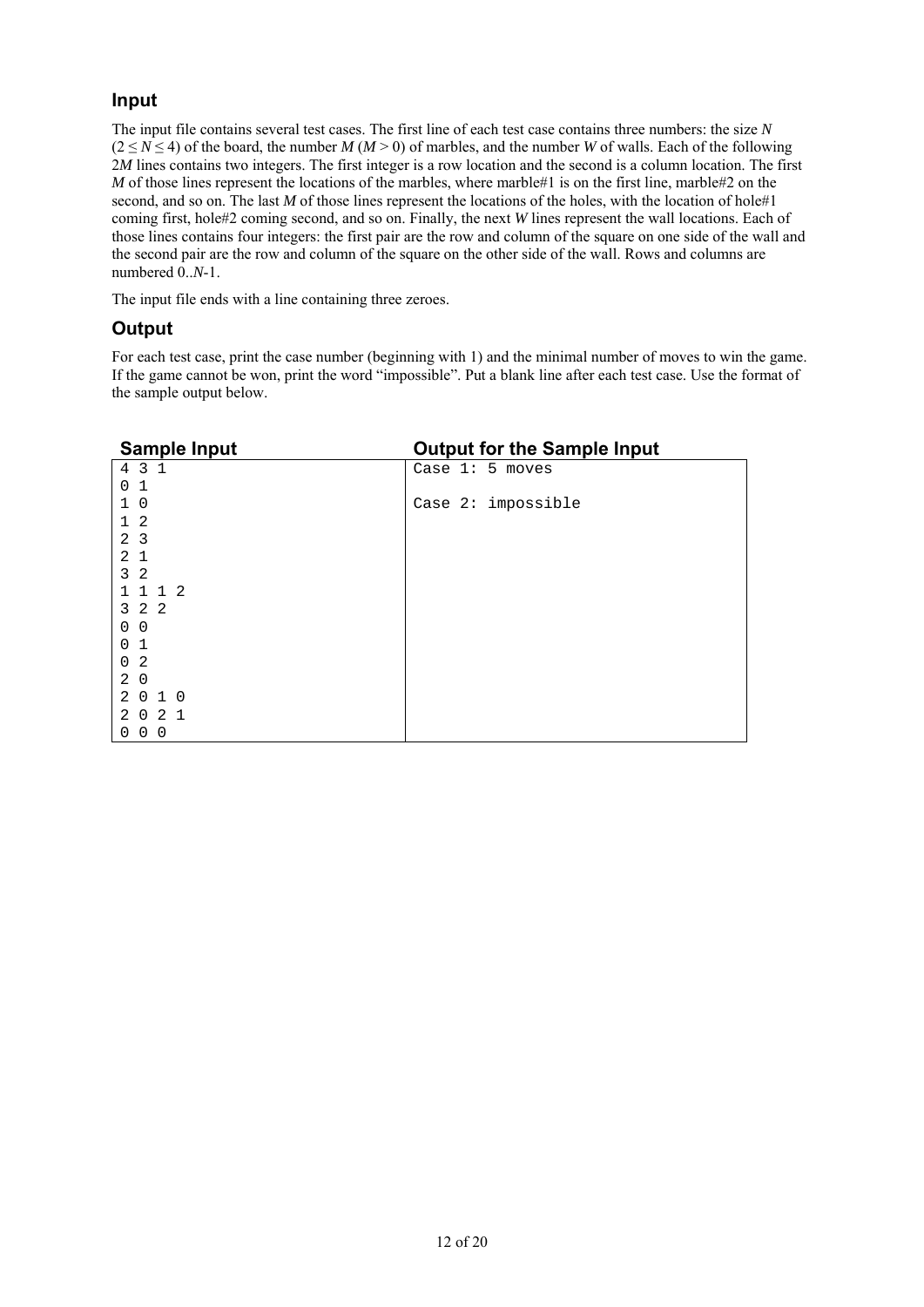





# Problem G **Network** Input file: network.in

A packet-switching network handles information in small units, breaking long messages into multiple packets before routing. Although each packet may travel along a different path, and the packets comprising a message may arrive at different times or out of order, the receiving computer reassembles the original message correctly.

The receiving computer uses a buffer memory to hold packets that arrive out of order. You must write a program that calculates the minimum buffer size in bytes needed to reassemble the incoming messages when the number of messages (*N*), the number of packets (*M*), the part of the messages in each packet, the size of each message, and the order of the incoming packets are given.

When each packet arrives, it may be placed into the buffer or moved directly to the output area. All packets that are held in the buffer are available to be moved to the output area at any time. A packet is said to "pass the buffer" when it is moved to the output area. A message is said to "pass the buffer" when all of its packets have passed the buffer.

The packets of any message must be ordered so the data in the sequence of packets that pass the buffer is in order. For example, the packet containing bytes 3 through 5 of a message must pass the buffer before the packet containing bytes 6 through 10 of the same message. Messages can pass the buffer in any order, but all packets from a single message must pass the buffer consecutively and in order (but not necessarily at the same time). Note that unlike actual buffering systems, the process for this problem can look ahead at all incoming packets to make its decisions.

The packets consist of data and header. The header contains three numbers: the message number, the starting byte number of data in the packet, and the ending byte number of data in the packet respectively. The first byte number in any message is 1.

For example, the figure below shows three messages (with sizes of 10, 20, and 5 bytes) and five packets. The minimum buffer size for this example is 10 bytes. As they arrive, packet #1 and packet #2 are stored in the buffer. They occupy 10 bytes. Then packet #3 passes the buffer directly. Packet #4 passes the buffer directly and then packet #2 exits the buffer. Finally, packet #5 passes the buffer directly and packet #1 exits the buffer.



#### **Input**

The input file contains several test cases. The first line of each test case contains two integers  $N$  ( $1 \le N \le 5$ ) and  $M(1 \leq M \leq 1000)$ . The second line contains *N* integers that are the sizes of messages in bytes; the first number denotes the size of message #1, the second number denotes the size of message #2, and so on. Each of the following *M* lines describes a packet with three integers: the message number and the starting and ending byte numbers of data in the packet. No packet contains more 64 bytes of data.

The last test case is followed by a line containing two zeroes.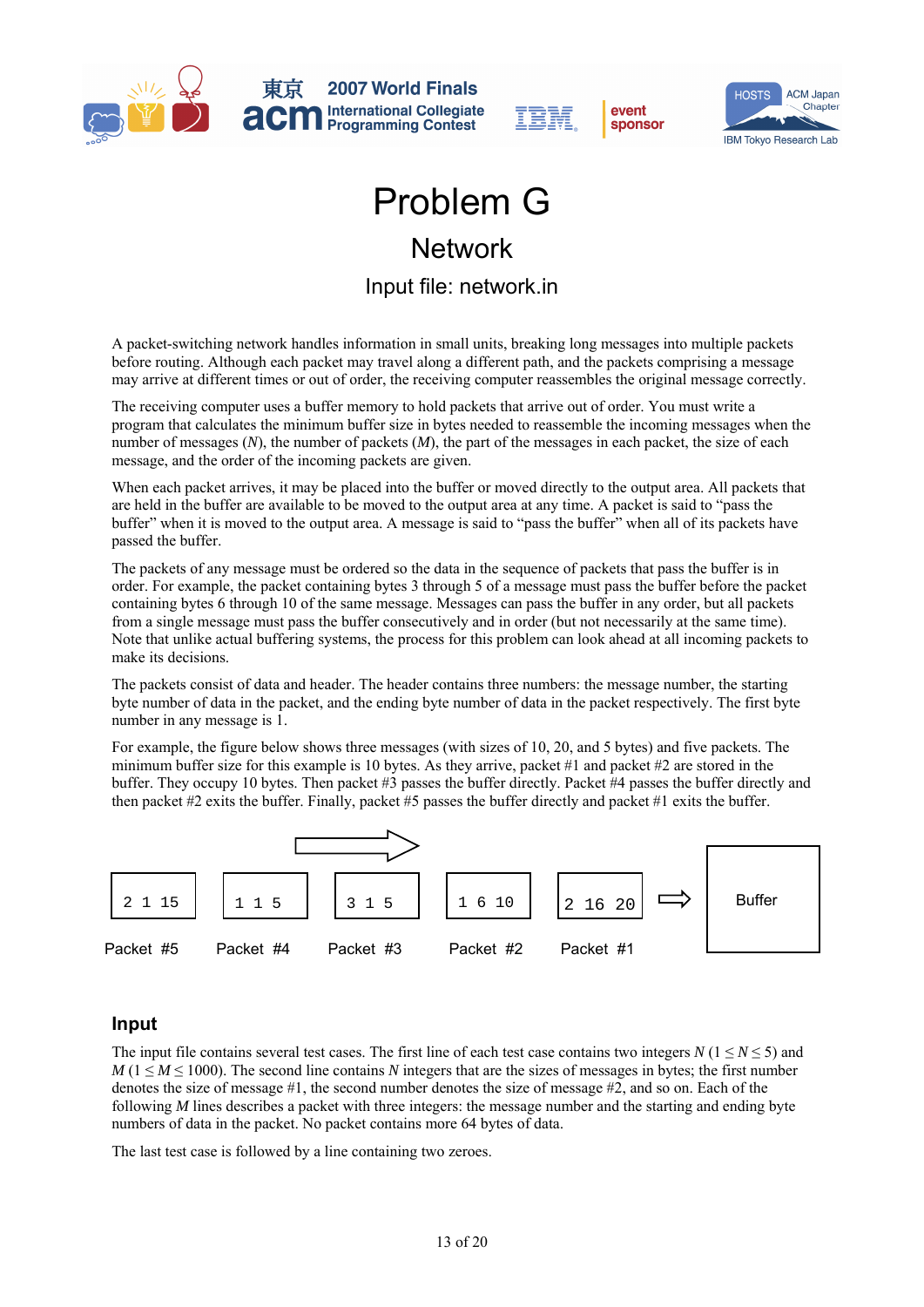# **Output**

For each test case, print a line containing the test case number (beginning with 1) followed by the minimum buffer size in bytes required to reassemble the original messages. Put a blank line after the output for each test case. Use the format of the sample output.

| <b>Sample Input</b> | <b>Output for the Sample Input</b> |
|---------------------|------------------------------------|
| 3 <sup>3</sup>      | Case $1:0$                         |
| 5 5 5               |                                    |
| 1 1 5               | Case $2:10$                        |
| 215                 |                                    |
| 3 1 5               |                                    |
| 3 <sub>5</sub>      |                                    |
| 10 20 5             |                                    |
| 2 16 20             |                                    |
| 1 6 10              |                                    |
| 3 1 5               |                                    |
| 1 1 5               |                                    |
| 2 1 15              |                                    |
| - 0<br>0            |                                    |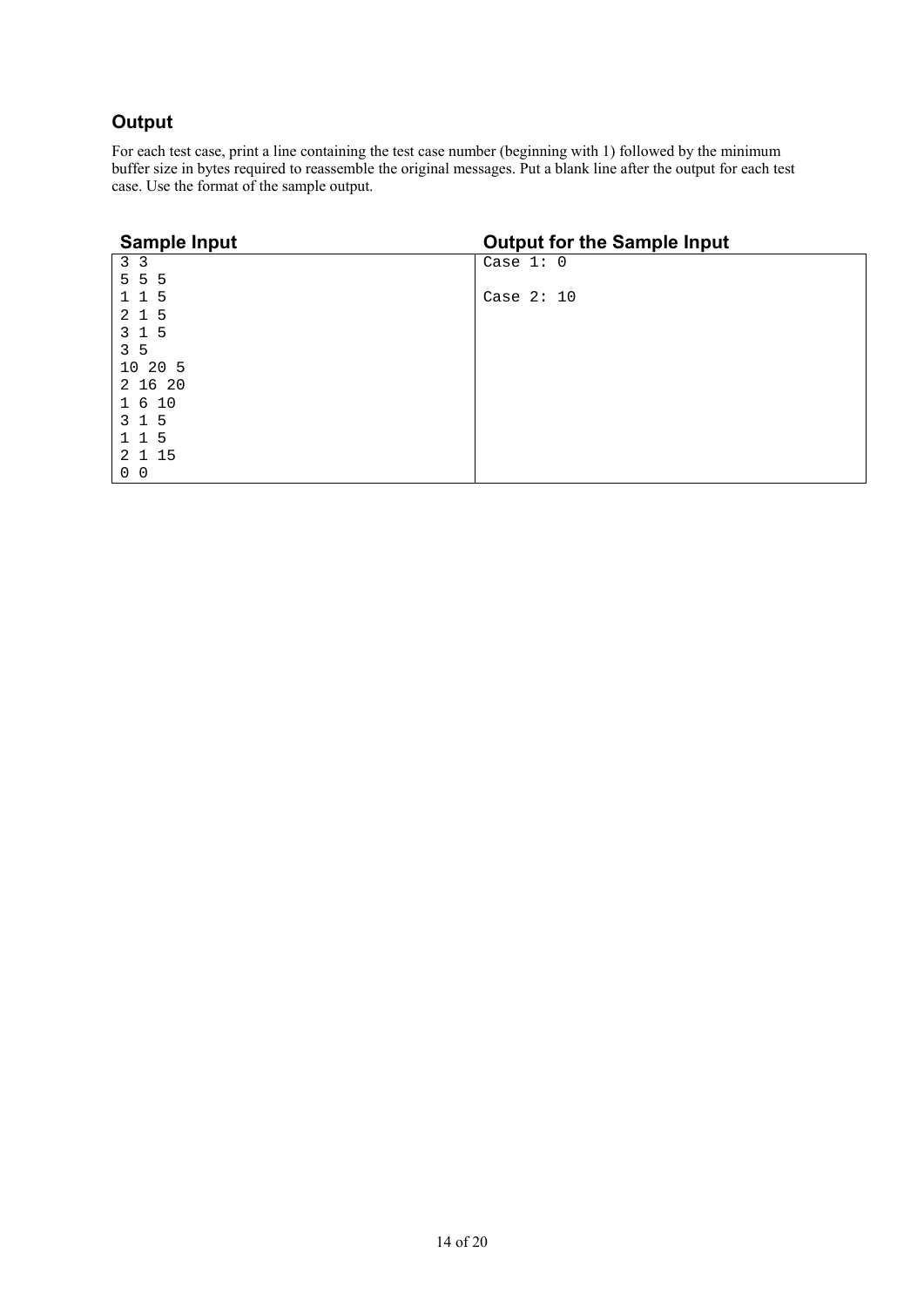





# Problem H Raising the Roof Input File: roof.in

You have agreed to help a roofer estimate the amount of material required to protect the surface of a roof from sun damage by computing the surface area of the roof that can be seen when viewed from directly above.

The geometry of a roof is defined by the vertices of the triangles that enclose the plane surfaces of the roof. The *x* and *y* coordinates of a vertex are determined from an aerial view of the roof, and the *z* coordinate is the height of the vertex above the ground, assuming that the ground is level (which we do). For example, a line segment with vertices (10,10,10) and (10,20,10) is parallel to the ground, and is 10 units long. A line segment with vertices (10,10,10) and (10,18,16) slopes from 10 units to 16 units above the ground; in the aerial view of the roof it is 8 units long, but the actual length is 10 units.

In an aerial view of a roof, one region of the roof can sometimes obscure a lower region. Only visible portions of the roof should be included in the total. For example, suppose you view a two-story building with a second floor that is smaller than the first floor. Obviously the area of the second floor's roof must be included in the total, but the visible surface area of the first floor's roof will not include the area directly underneath the second floor's roof.

#### **Input**

The input consists of several test cases corresponding to roof descriptions. A test case begins with a line containing integers *V* ( $1 \le V \le 300$ ), which is the number of vertices, and  $T$  ( $1 \le T \le 1000$ ), which is the number of triangles. Each of the next *V* lines contains the coordinates *x*, *y*, *z* of a vertex. The test case concludes with *T* triangle descriptions, each consisting of the three vertex indices describing the vertices of a roof triangle. Vertices are numbered sequentially in the order they appear in the input, starting with 1.

All coordinates are positive integers no greater than 100. No roof triangles are degenerate, and all pairs of roof triangles have disjoint interiors – that is, they may touch but they will not overlap or intersect.

The last test case is followed by a line containing two zeroes.

### **Output**

For each test case, print a line containing the test case number (beginning with 1) followed by the total visible surface area of the roof, accurate to two fractional digits. Use the sample output format and print a blank line after each case.

| <b>Sample Input</b> | <b>Output for the Sample Input</b> |
|---------------------|------------------------------------|
| 6 2                 | Case 1: 75.00                      |
| 10 10 10            |                                    |
| 10 20 10            | Case 2: 50.00                      |
| 20 10 10            |                                    |
| 10 10 20            |                                    |
| 10 20 20            |                                    |
| 20 20 20            |                                    |
| $1\quad2\quad3$     |                                    |
| 4 5 6               |                                    |
| 3 <sub>1</sub>      |                                    |
| 10 10 10            |                                    |
| 10 18 16            |                                    |
| 20 10 10            |                                    |
| $1\quad2\quad3$     |                                    |
| 0 <sub>0</sub>      |                                    |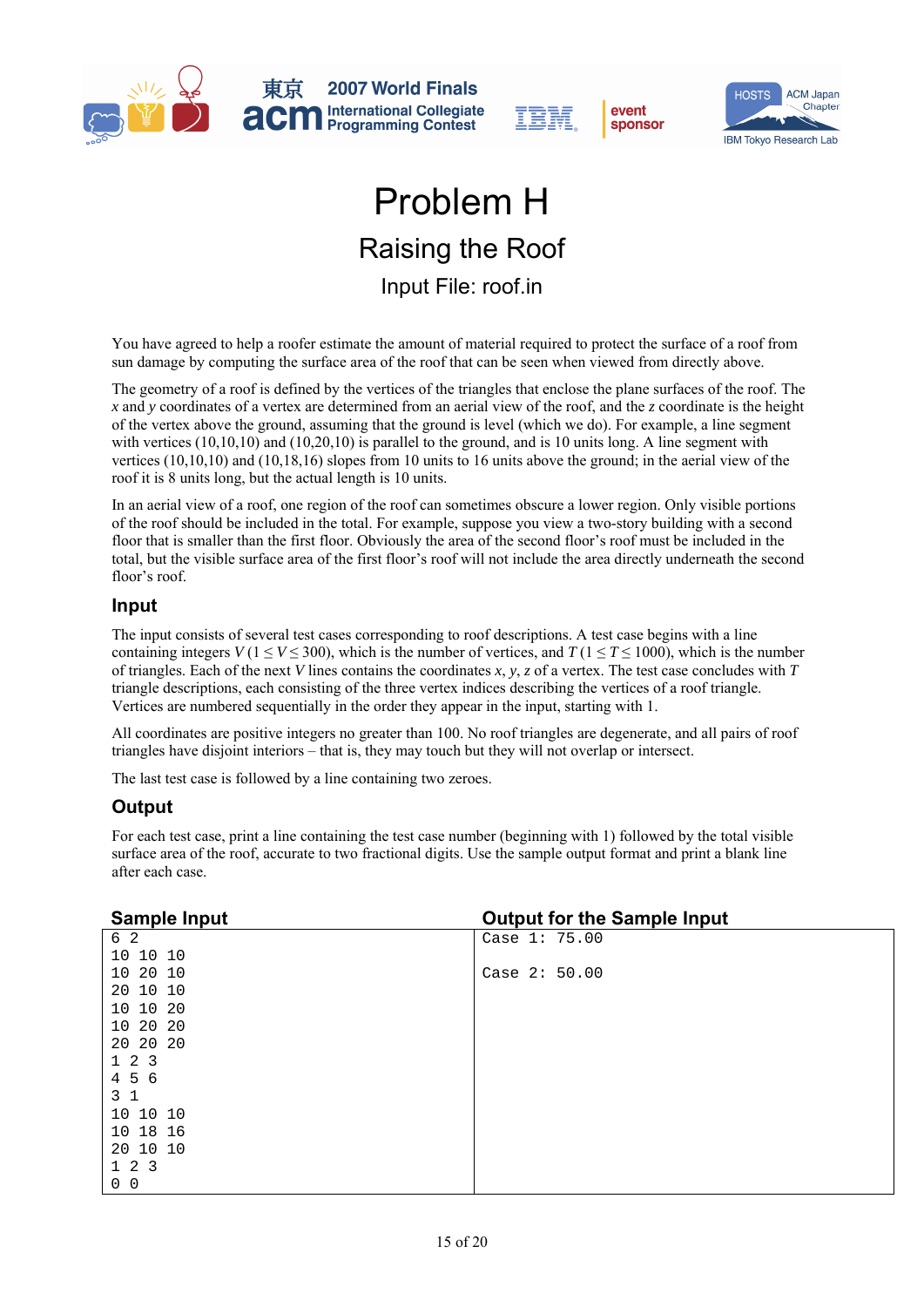**This page intentionally left blank.**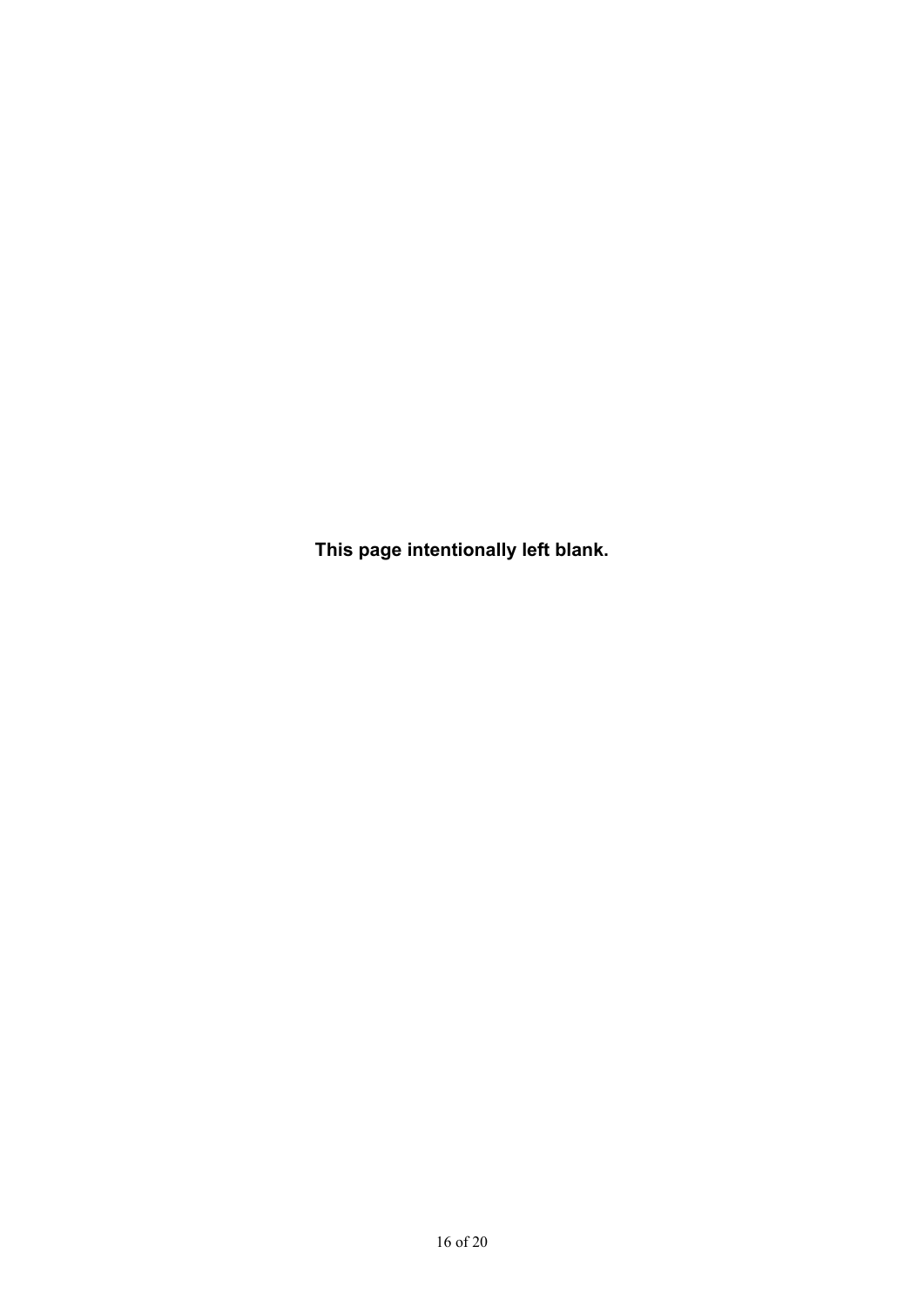





# Problem I Problem: Water Tanks Input: tanks.in

The Aqua Container Management company manages water storage facilities. They are considering a system of storing water in a series of connected vertical tanks. Each tank has a horizontal cross-sectional area of one square meter, but the tanks have different heights. The base of each tank is at ground level. Each tank is connected by a pipe to the previous tank in the series and by another pipe to the next tank in the series. The pipes connecting the tanks are level and are at increasing heights (that is, the pipe connecting tank *i* to tank *i*+1 is at a higher level than the pipe connecting tank *i* to tank *i*-1.) Tank 1 is open so that air and water can flow into it freely at the top. All the other tanks are closed so that air and water can flow in and out only through the connecting pipes. The connecting pipes are large enough that water and air can flow through them freely and simultaneously but small enough that their dimensions can be ignored in this problem.

The series of tanks is filled by pouring water slowly into the top of tank 1, continuing until the water level reaches the top of tank 1. As the water level rises above the connecting pipes, water flows among the tanks.

Aqua Container Management needs a program to compute the cubic meters of water that can be poured into the series of tanks before the water level reaches the top of tank 1.

The figure below illustrates a simple case involving only two tanks. After the filling procedure is completed, the air in the upper part of the second tank is compressed (its air pressure is greater than one atmosphere), so the water level in the second tank is lower than the water level in the first tank.





Tanks before filling Tanks after filling

The following physical principles are helpful in solving this problem (some of these are approximations that are acceptable for the purposes of this problem):

- Water flows downhill.
- In an open space, the air pressure is equal to one atmosphere.
- Air is compressible (the volume occupied by a given amount of air depends on pressure). Water is not compressible (the volume occupied by a given amount of water is constant, independent of pressure).
- Air pressure is the same everywhere within a closed space. If the volume of the closed space changes, the product of the volume and the air pressure within the space remains constant. For example, suppose an enclosed airspace has an initial volume  $V_1$  and pressure  $P_1$ . If the volume of the airspace changes to *V*<sub>2</sub>, then the new pressure  $P_2$  satisfies  $P_1V_1 = P_2V_2$ .
- In a column of water below an airspace, the water pressure at a level *D* meters below the water surface is equal to the air pressure at the surface plus 0.097·*D* atmospheres. This is true regardless of whether the airspace is open or enclosed.
- In a connected body of water (for example, when two or more tanks are connected by pipes below the water line), the water pressure is constant at any given level.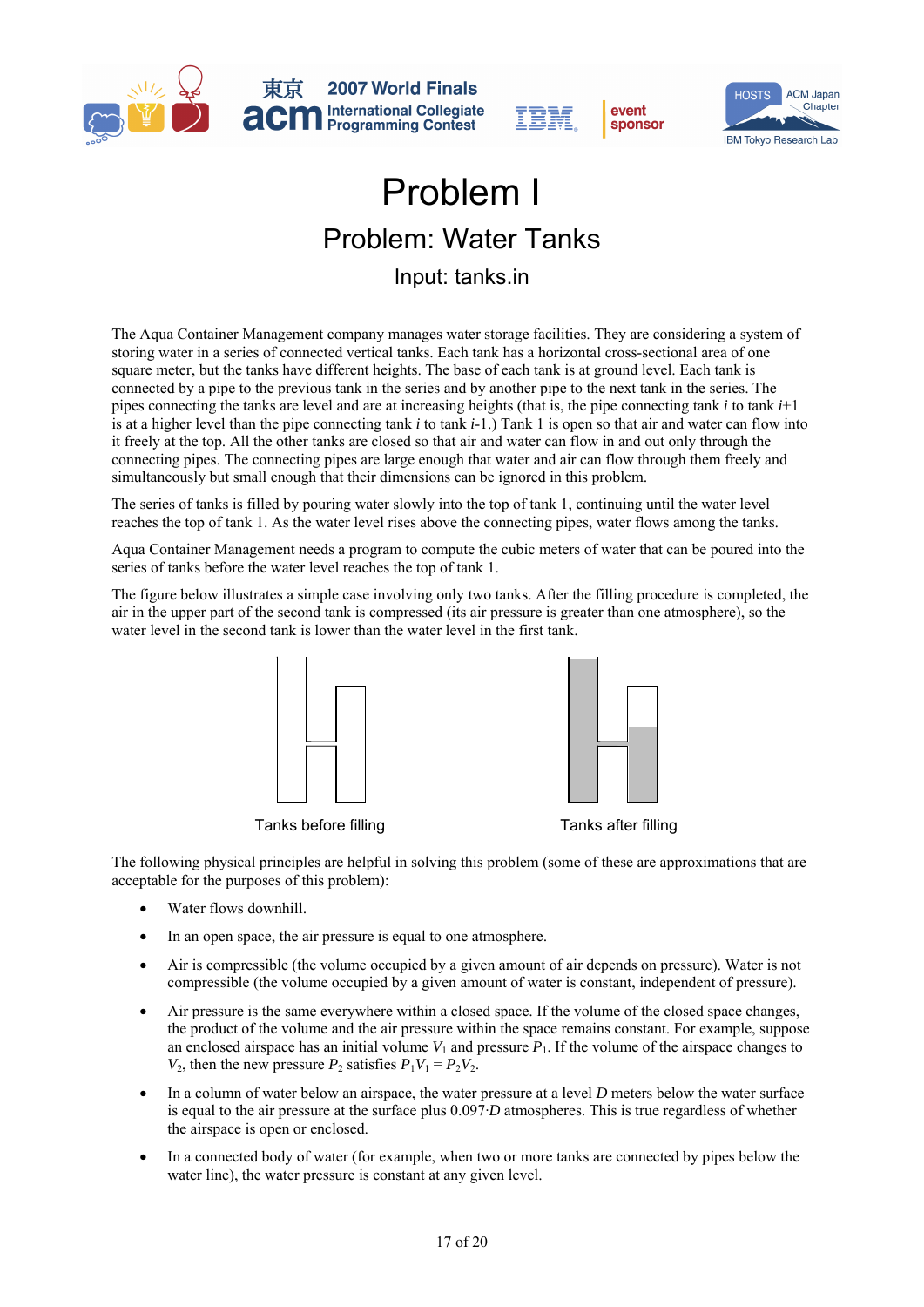The input consists of several test cases representing different series of water tanks. Each test case has three lines of data. The first line contains an integer  $N$  ( $2 \le N \le 10$ ) which is the number of tanks in the test case. The second line contains *N* positive floating point numbers that are the heights, in meters, of tanks 1 through *N*. The third line contains *N*-1 floating point numbers. On this line, the *k*th number represents the height above the ground of the pipe that connects tank *k* and tank *k*+1. The numbers on the third line are increasing (each number is greater than the preceding number).

The last test case is followed by a line containing the integer zero.

# **Output**

For each test case, print a line containing the test case number (beginning with 1) followed by the amount of water, in cubic meters, that can be poured into tank 1 before the water level reaches the top of tank 1. Print the results with three digits to the right of the decimal point.

Print a blank line after the output for each test case. Use the format of the sample output.

| <b>Sample Input</b> | <b>Output for Sample Input</b> |
|---------------------|--------------------------------|
|                     | Case 1: 15.260                 |
| 10.0 8.0            |                                |
| 4.0                 |                                |
|                     |                                |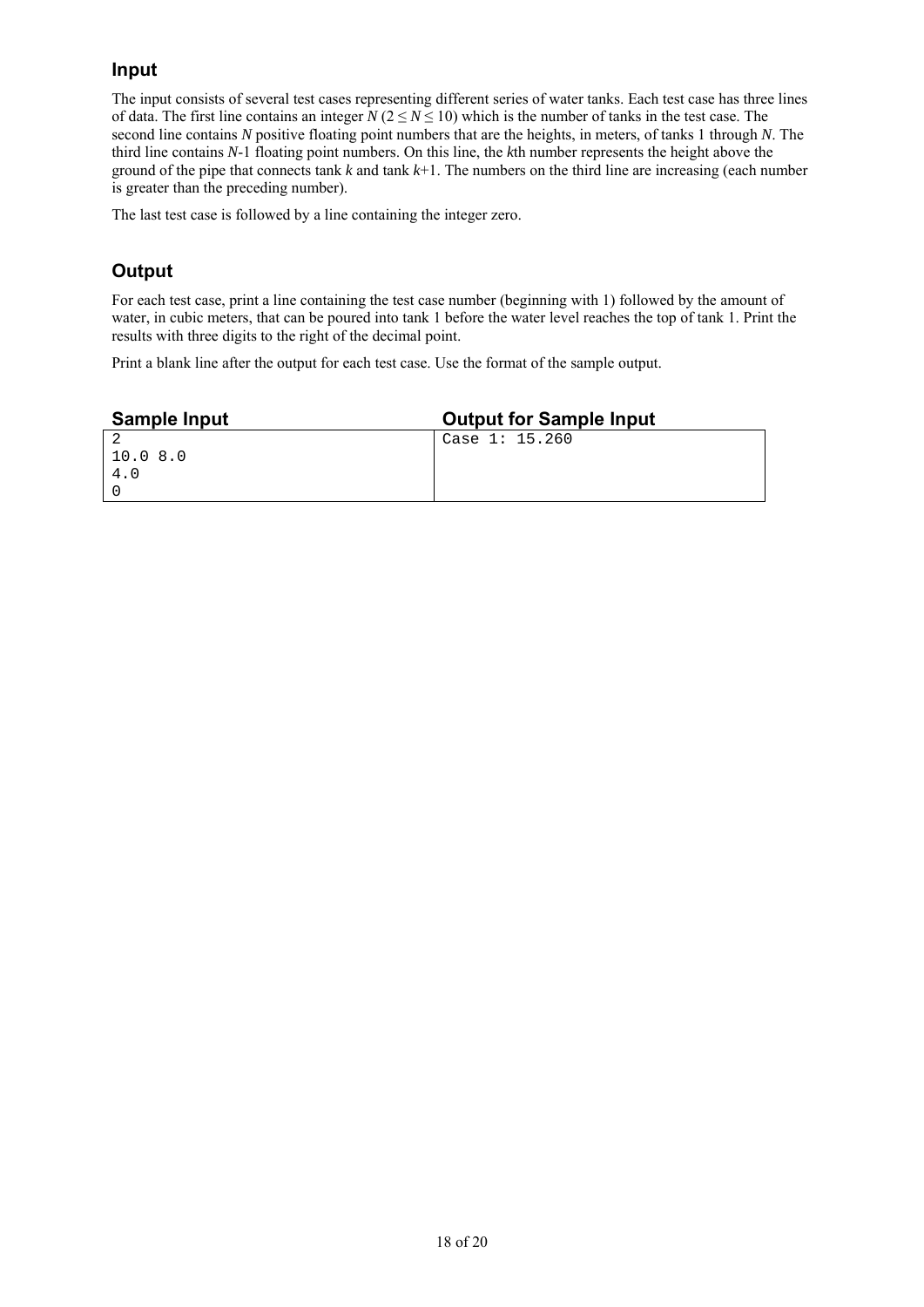





# Problem J **Tunnels** Input File: tunnels.in

Curses! A handsome spy has somehow escaped from your elaborate deathtrap, overpowered your guards, and stolen your secret world domination plans. Now he is running loose in your volcano base, risking your entire evil operation. He must be stopped before he escapes!

Fortunately, you are watching the spy's progress from your secret control room, and you have planned for just such an eventuality. Your base consists of a complicated network of rooms connected by non-intersecting tunnels. Every room has a closed-circuit camera in it (allowing you to track the spy wherever he goes), and every tunnel has a small explosive charge in it, powerful enough to permanently collapse it. The spy is too quick to be caught in a collapse, so you'll have to strategically collapse tunnels to prevent him from traveling from his initial room to the outside of your base.

Damage to your base will be expensive to repair, so you'd like to ruin as few tunnels as possible. Find a strategy that minimizes the number of tunnels you'll need to collapse, no matter how clever the spy is. To be safe, you'll have to assume that the spy knows all about your tunnel system. Your main advantage is the fact that you can collapse tunnels whenever you like, based on your observations as the spy moves through the tunnels.

#### **Input**

The input consists of several test cases. Each test case begins with a line containing integers  $R$  (1  $\leq$   $R$   $\leq$  50) and  $T(1 \le T \le 1000)$ , which are the number of rooms and tunnels in your base respectively. Rooms are numbered from 1 to *R*. *T* lines follow, each with two integers *x*,  $y$  ( $0 \le x, y \le R$ ), which are the room numbers on either end of a tunnel; a 0 indicates that the tunnel connects to the outside. More than one tunnel may connect a pair of rooms.

The spy always starts out in room 1. Input is terminated by a line containing two zeros.

# **Output**

For each test case, print a line containing the test case number (beginning with 1) followed by the minimum number of tunnels that must be collapsed, in the worst case. Use the sample output format and print a blank line after each test case.

| <b>Sample Input</b> | <b>Output for the Sample Input</b> |
|---------------------|------------------------------------|
| 4 6                 | Case $1:2$                         |
| $1\quad2$           |                                    |
| 1 <sub>3</sub>      | Case $2:2$                         |
| 24                  |                                    |
| 34                  |                                    |
| 4 0                 |                                    |
| 4 0                 |                                    |
| 4 6                 |                                    |
| $1\quad2$           |                                    |
| 1 <sub>3</sub>      |                                    |
| 14                  |                                    |
| $2\quad0$           |                                    |
| 30                  |                                    |
| 4 0                 |                                    |
| $0\quad 0$          |                                    |